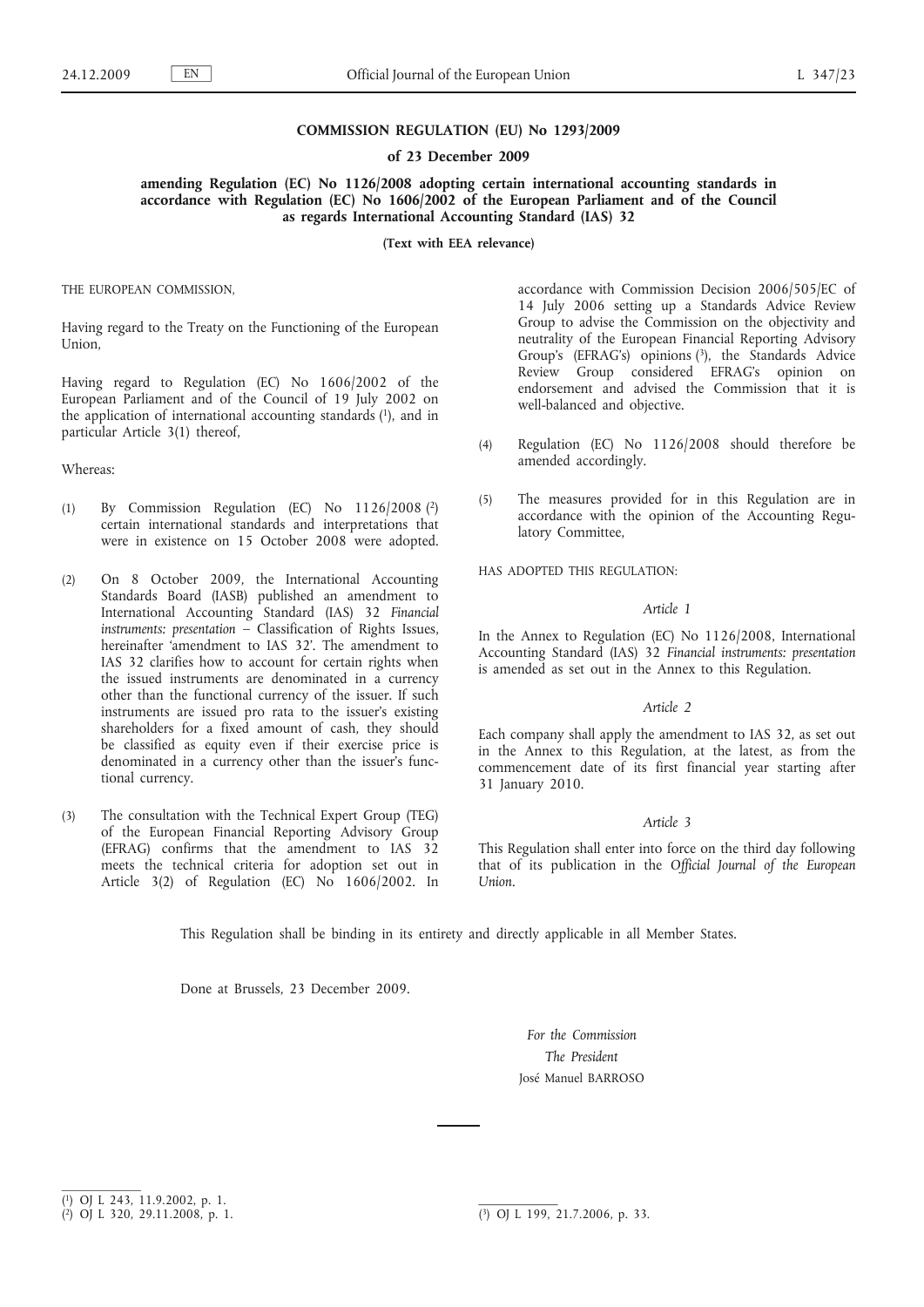*ANNEX*

| INTERNATIONAL ACCOUNTING STANDARDS |                                                         |
|------------------------------------|---------------------------------------------------------|
| <b>IAS 32</b>                      | Amendment to IAS 32 Financial Instruments: Presentation |

**<sup>&#</sup>x27;Reproduction allowed within the European Economic Area. All existing rights reserved outside the EEA, with the exception of the right to reproduce for the purposes of personal use or other fair dealing. Further information can be obtained from the IASB at [www.iasb.org](http://www.iasb.org)'**